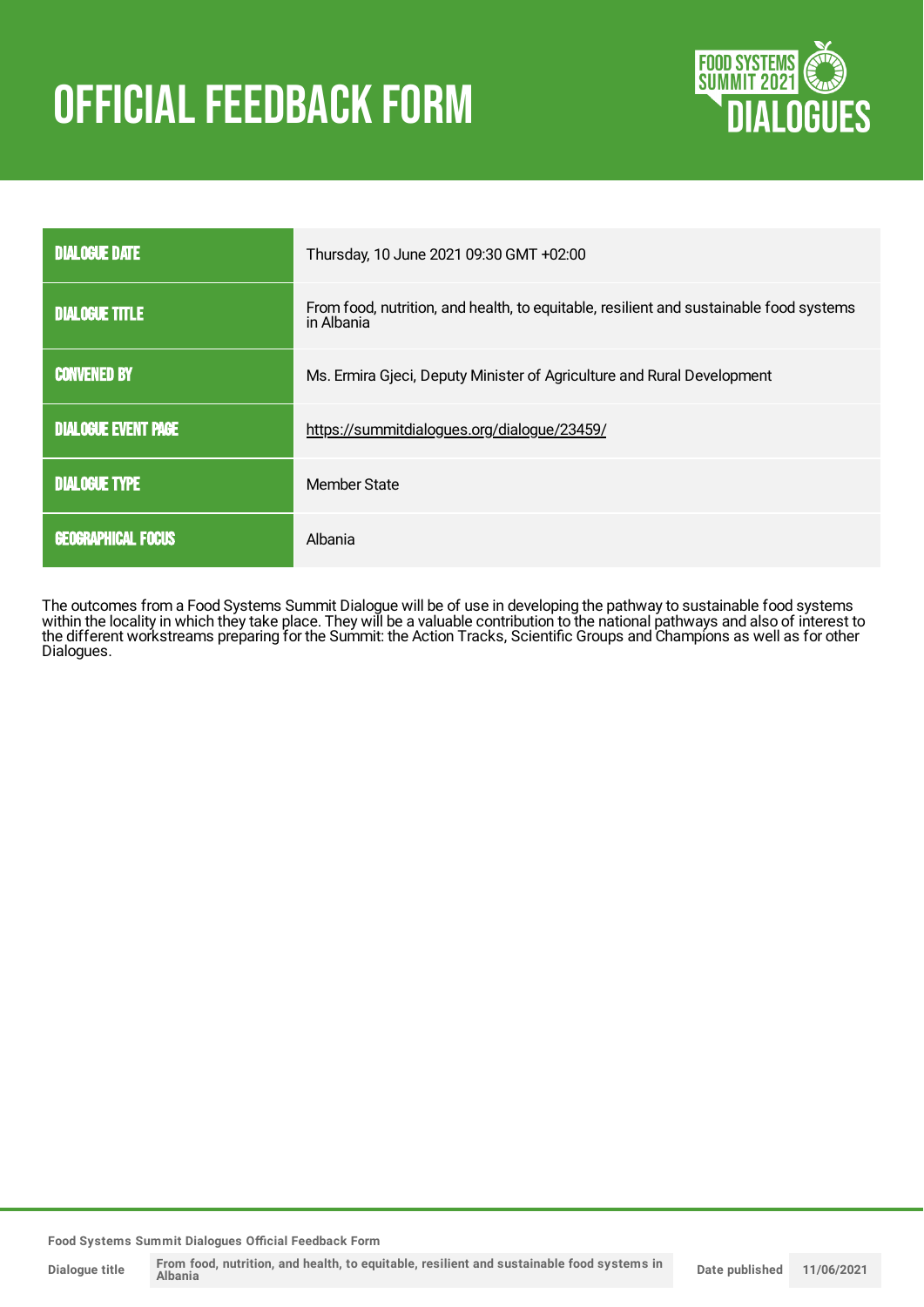## 1.PARTICIPATION



## NUMBER OF PARTICIPANTS FROM EACH STAKEHOLDER GROUP

|    | Small/medium enterprise/artisan             | $\mathcal{P}$ | Workers and trade union                     |
|----|---------------------------------------------|---------------|---------------------------------------------|
|    | Large national business                     |               | <b>Member of Parliament</b>                 |
|    | Multi-national corporation                  | 2             | Local authority                             |
|    | Small-scale farmer                          | 21            | Government and national institution         |
|    | Medium-scale farmer                         |               | Regional economic community                 |
|    | Large-scale farmer                          | 14            | <b>United Nations</b>                       |
| 11 | Local Non-Governmental Organization         |               | International financial institution         |
| 6  | International Non-Governmental Organization |               | Private Foundation / Partnership / Alliance |
|    | Indigenous People                           |               | Consumer group                              |
| 10 | Science and academia                        | 13            | Other                                       |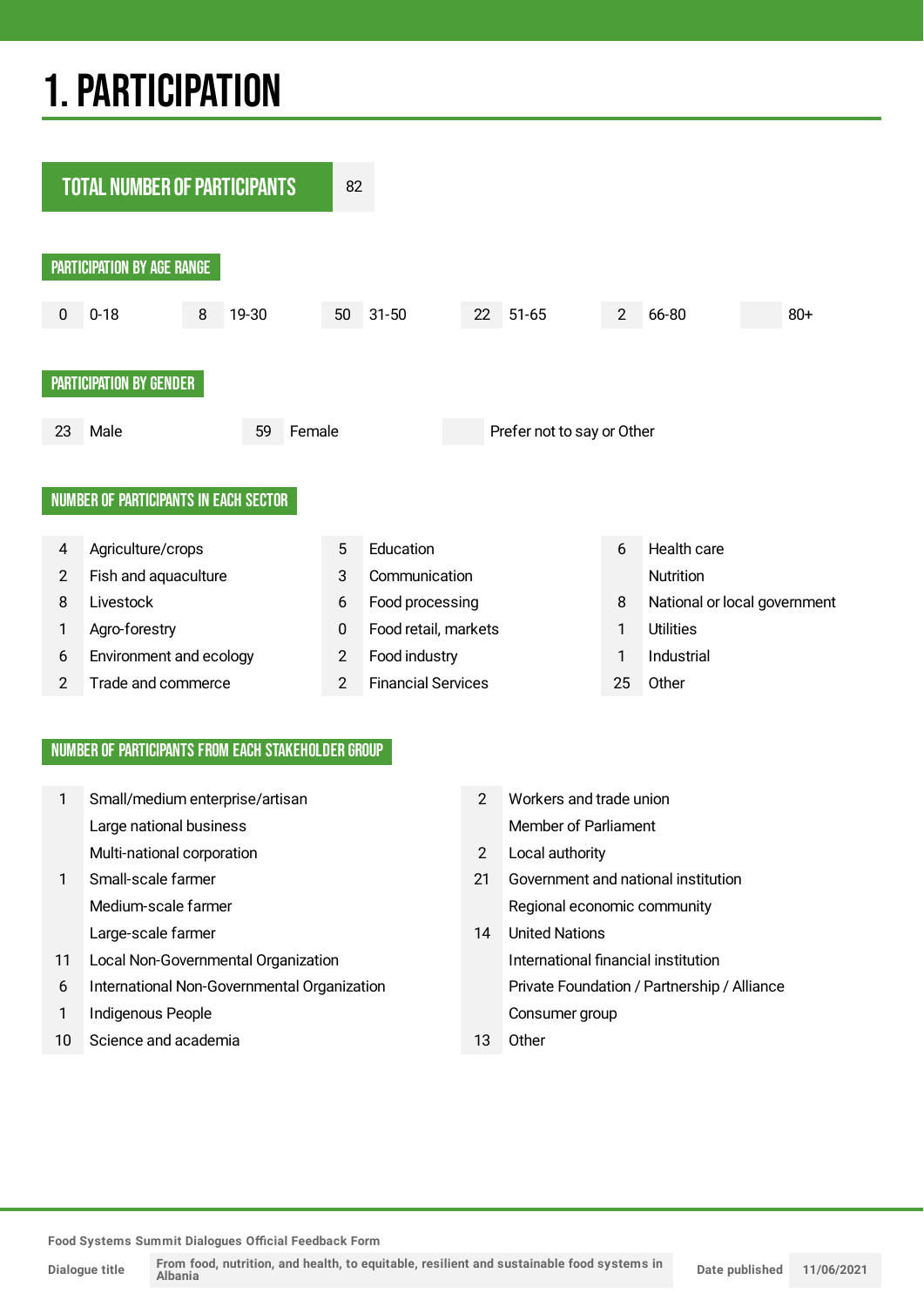## 2. PRINCIPLES OF ENGAGEMENT

HOW DID YOU ORGANIZE THE DIALOGUE SO THAT THE PRINCIPLES WERE INCORPORATED, REINFORCED AND ENHANCED?

Principles of engagement under UN Food systems dialogues have been respected. The multi-stakeholder engagement was enabled and food systems were discussed from the perspective of all stakeholders. As food systems are complex and covering all three main dimensions (economic, social, and environmental) systemic approach was used. Participants were given the opportunity to listen to each other. The Ministry of Agriculture and Rural Development organized the First National Dialogue on June 10, 2021supported by UNRCO and FAO Albania. The objective of the Dialogue was: -to understand sustainable food systems; and the Albanian context of food and nutrition security - to exchange perspectives on the national and local food systems – know challenges in food production and consumption in Albania, what is working well and what are the challenges. A large number (81) of national and international participants representing governments, business, organizations, academia, civil society as well as university students representing the next generation of sustainability leaders, have been together to define the current status of our food systems from the perspective of the healthy and sustainable consumption and discuss the challenges and areas where the next steps on short and long term are needed. The participants were invited considering the sectors, stakeholder interest groups, profile and engagements of international partners. In addition, interested citizens participated in the live broadcast on the official YouTube. 45 people viewed the recorded video and livestream.

## HOW DID YOUR DIALOGUE REFLECT SPECIFIC ASPECTS OF THE PRINCIPLES?

Dialogue emphasized listening, honesty and open-mindedness. The Chatham House Rule of non-attribution encouraged participants to engage in frank and open discussion with the inclusion of respective stakeholders (with a gender-sensitive and participatory approach). Due to the broad range of participants, all main aspects were reflected. Every participant was given an opportunity to express their opinion either directly or through discussion in the chat box. Every comment, opinion is reflected. The National Dialogue consisted of 2 sessions. The first one was the introduction of the 2021 UN food systems Summit and objectives of the National Dialogues; the second one was focused on national food systems. The 4 thematic Discussion Topics (•1: food, nutrition, and health and • 2: sustainable consumption and production - SDG12 • 3: equitable livelihoods and value distribution •4: resilience to vulnerabilities, shocks and stresses) were formulated in the form of short, ambitious statements, to be realized up to 2030. During the second session, four facilitators presented these topics and led the discussions addressed through questions

## DO YOU HAVE ADVICE FOR OTHER DIALOGUE CONVENORS ABOUT APPRECIATINGTHE PRINCIPLES OF ENGAGEMENT?

We kindly advise our experience: all stakeholders should participate in the dialogue; moderation and presentation of all action tracks should be presented in a clear language and to be focused on the situation of the food system in the country and main challenges that the country is facing. Considering that the food systems are complex, involves multisector, multi-level multidisciplinary stakeholders. The selection of the Action Tracks should represent the situation and the challenges of the country.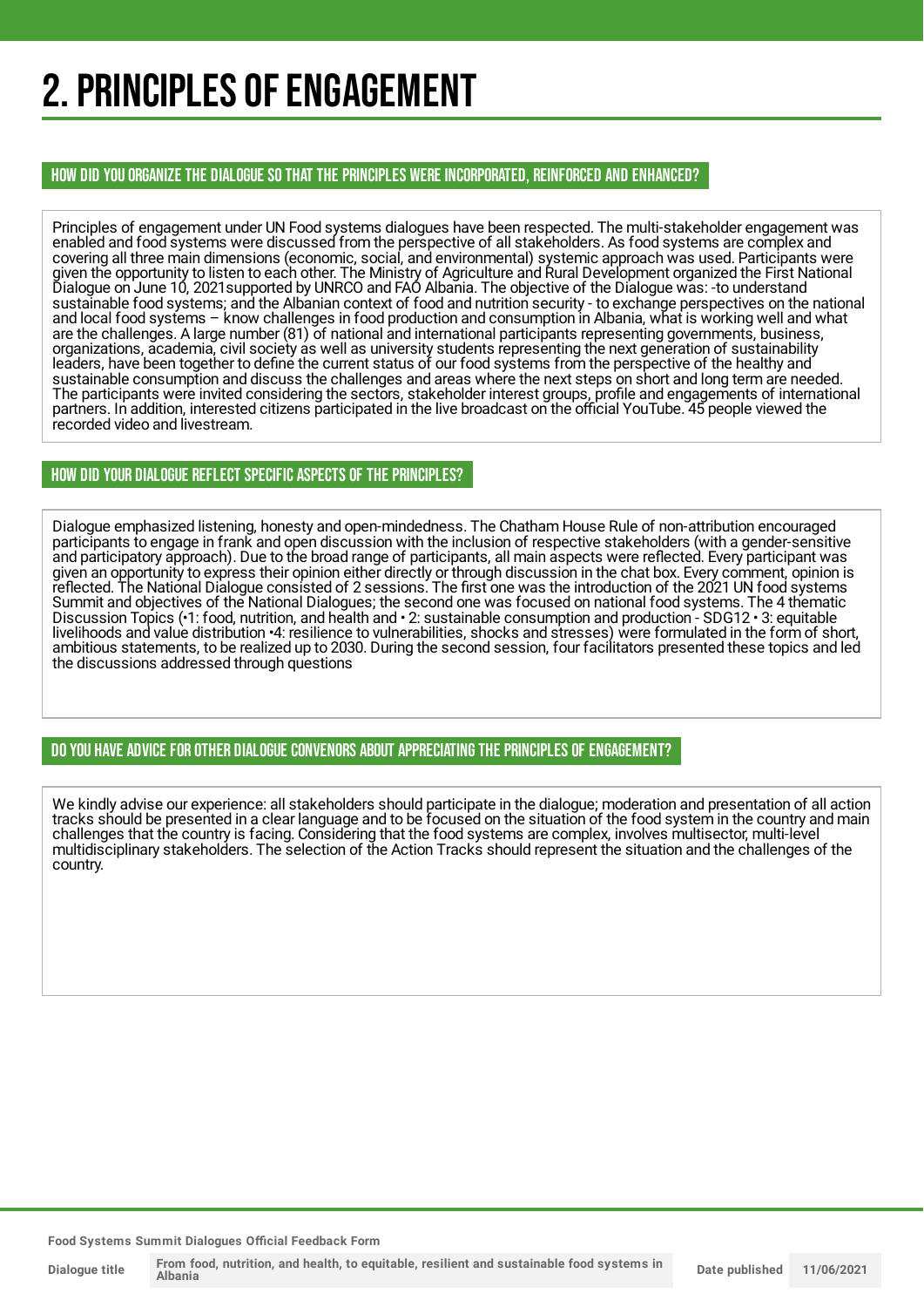## 3. METHOD

The outcomes of a Dialogue are influenced by the method that is used.

DID YOU USE THE SAME METHOD AS RECOMMENDED BY THE CONVENORS REFERENCE MANUAL?

✓ **Yes No**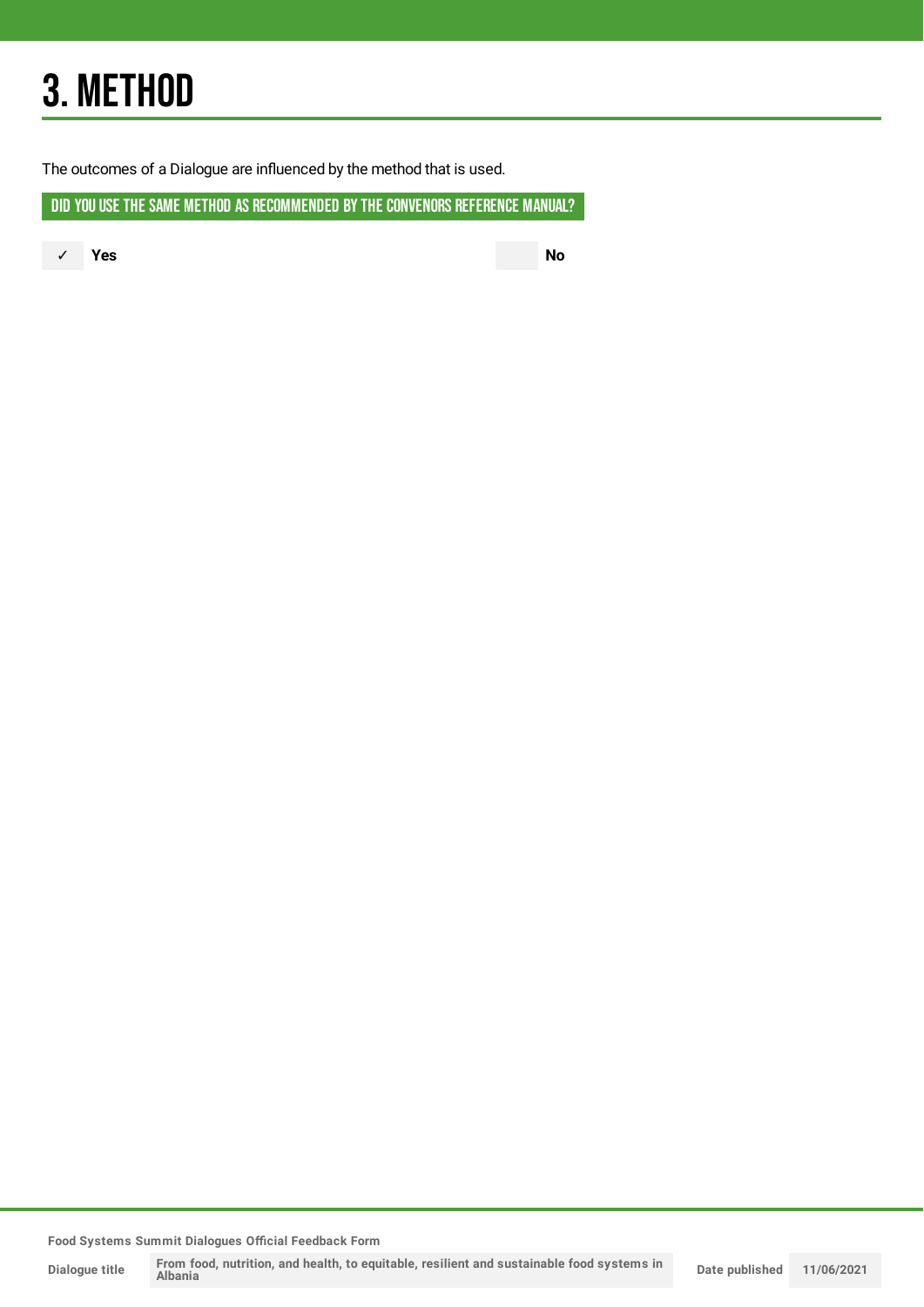## 4. DIALOGUE FOCUS & OUTCOMES

## MAJOR FOCUS

(The action tracks 2 and 3 were treated together in one single action track with the title "sustainable consumption and production")

Entry points presented and discussed under each Action Track:

\*Action Track 1: Ensuring access to safe and nutritious food for all.

•Food security and nutrition challenges (hunger/undernourishment, overweight/obesity, micronutrient deficiency, child stunting, etc.) and the population groups most affected;

•The availability and accessibility of healthy and nutritious diets to all population groups.

•Main dietary patterns in the country. Any specific concerns with dietary patterns (e.g. consumption of highly processed, highcalorie and low-nutritional-value food items; high consumption of salt, sugar and trans-fatty acids) and diet-related noncommunicable diseases;

•Policies and initiatives to ensure food systems lend themselves to providing nutritious diets for children and adolescents; •Policies or initiatives in place to promote healthy diets and better nutrition, such as integrated school meals, nutrition education, regulation of advertising and marketing of certain foods not conducive to healthy diets (especially those targeting children and adolescents), regulation of breast milk substitutes, promotion of breastfeeding, food reformulation and largescale food fortification (such as flour fortification and salt iodization) to improve the nutritional value of food, and food labelling;

•Food safety policies and control systems in place to assess the main sources of foodborne diseases and food safety risks and effectively manage and communicate with key stakeholders on these risks;

•Main challenges regarding animal diseases (including zoonoses), plant pests and diseases, and preventive management and surveillance systems.

\*Action Tracks 2 and 3 .Sustainable consumption and production

•Policies, initiatives and the raising of awareness among public- and private-sector stakeholders to prevent and reduce food loss and waste9 along the value chain.

•Short value chains that respond to consumer demands, providing diverse foods at an affordable price;

•Nature and extent of land use for agriculture and other purposes;

•Policies to prevent land degradation; management of crop yields and the use of pastureland;

•Sustainable and efficient use of water in irrigation and food processing; water quality assurance;

•Analysis to understand the overall environmental impacts of the main agrifood value chains, including greenhouse gas emissions, nutrient losses, pesticide emissions, soil and water quality degradation, and estimated biodiversity loss due to food production.

•Investment in sustainable agricultural techniques (e.g. organic cultivars, agroecological practices).

•Functioning food supply chains with adequate infrastructure for value addition, storage, processing and distribution; connection and cooperation among various actors.

• Adoption of measures to strengthen the sustainability of food supply chains (circular economy, food formulation), resource use efficiency, eco-friendly food packaging;

•Reviewing support to agriculture, including subsidies, with a view to facilitating the green transition.

\*Action track 4.Advancing equitable live hoods and value distribution

•Access to finance and credit for operators in the food and agricultural sector.

•Social protection measures such as input subsidies, innovative insurance solutions to manage extreme weather (e.g. weather index insurance) and climate variability risks on crop and livestock production. For those who may need to leave agriculture, as they cannot transition their small farms into commercial family farms, provision of alternative support through off-farm diversification and other social protection measures.

Action track 5. Building resilience to vulnerabilities, shocks and stresses

•Measures in place to ensure that country food system are prepared to avoid, mitigate and/or adapt to vulnerabilities, shocks and stresses;

•Emergency plans ready to be operationalized to address food safety, animal health and plant health threats and outbreaks; •Food assistance program in place, when needed, to contribute to food security and nutrition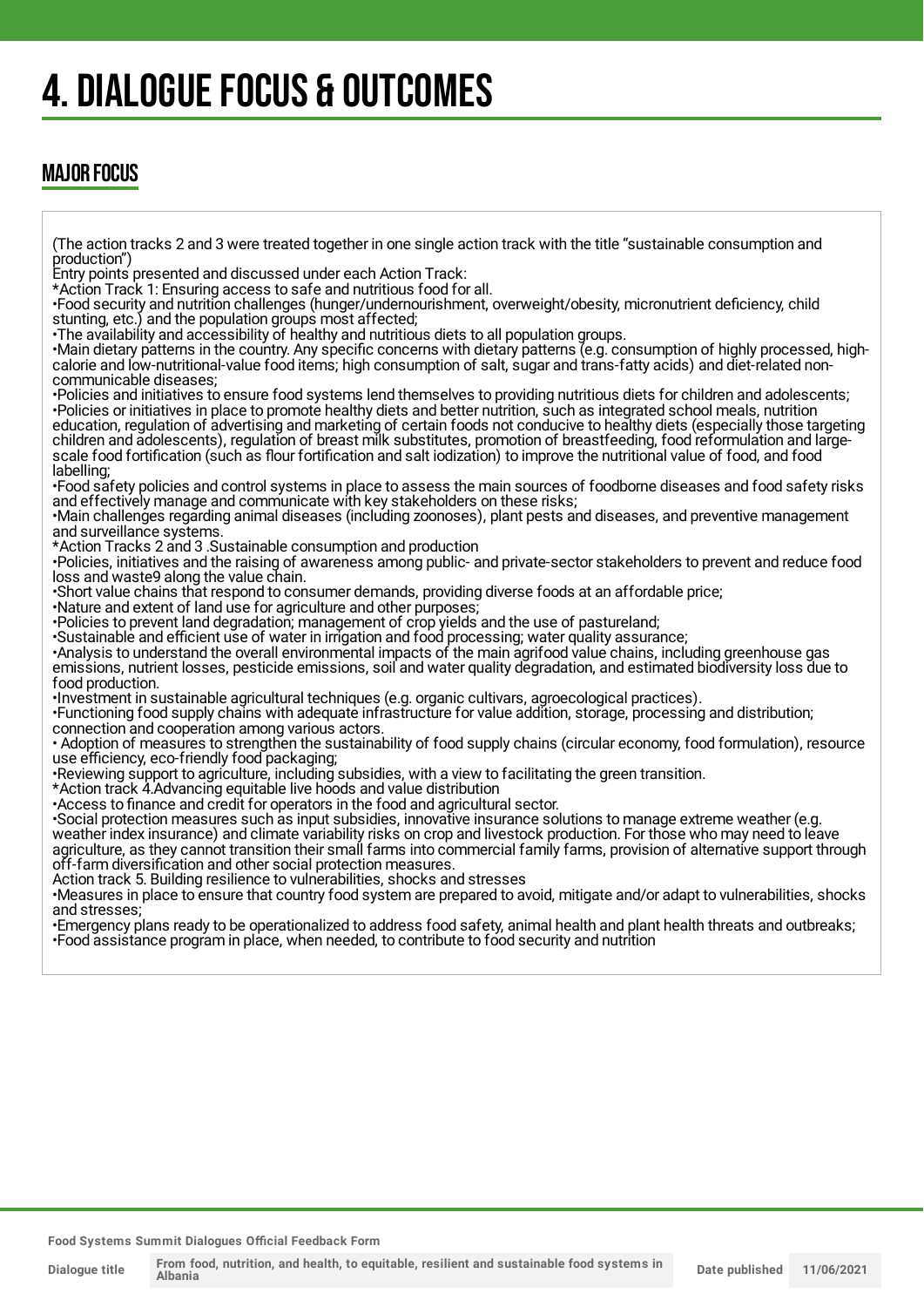## ACTION TRACKS

- ✓ Action Track 1: Ensure access to safe and nutritious food for all
- ✓ Action Track 2: Shift to sustainable consumption patterns
- ✓ Action Track 3: Boost nature-positive production
- ✓ Action Track 4: Advance equitable livelihoods
- ✓ Action Track 5: Build resilience to vulnerabilities, shocks and stress

## **KEYWORDS**

|              | Finance                      | ✓ | Policy                     |
|--------------|------------------------------|---|----------------------------|
|              | Innovation                   | ✓ | Data & Evidence            |
| $\checkmark$ | Human rights                 |   | Governance                 |
|              | Women & Youth<br>Empowerment |   | Trade-offs                 |
|              |                              |   | Environment<br>and Climate |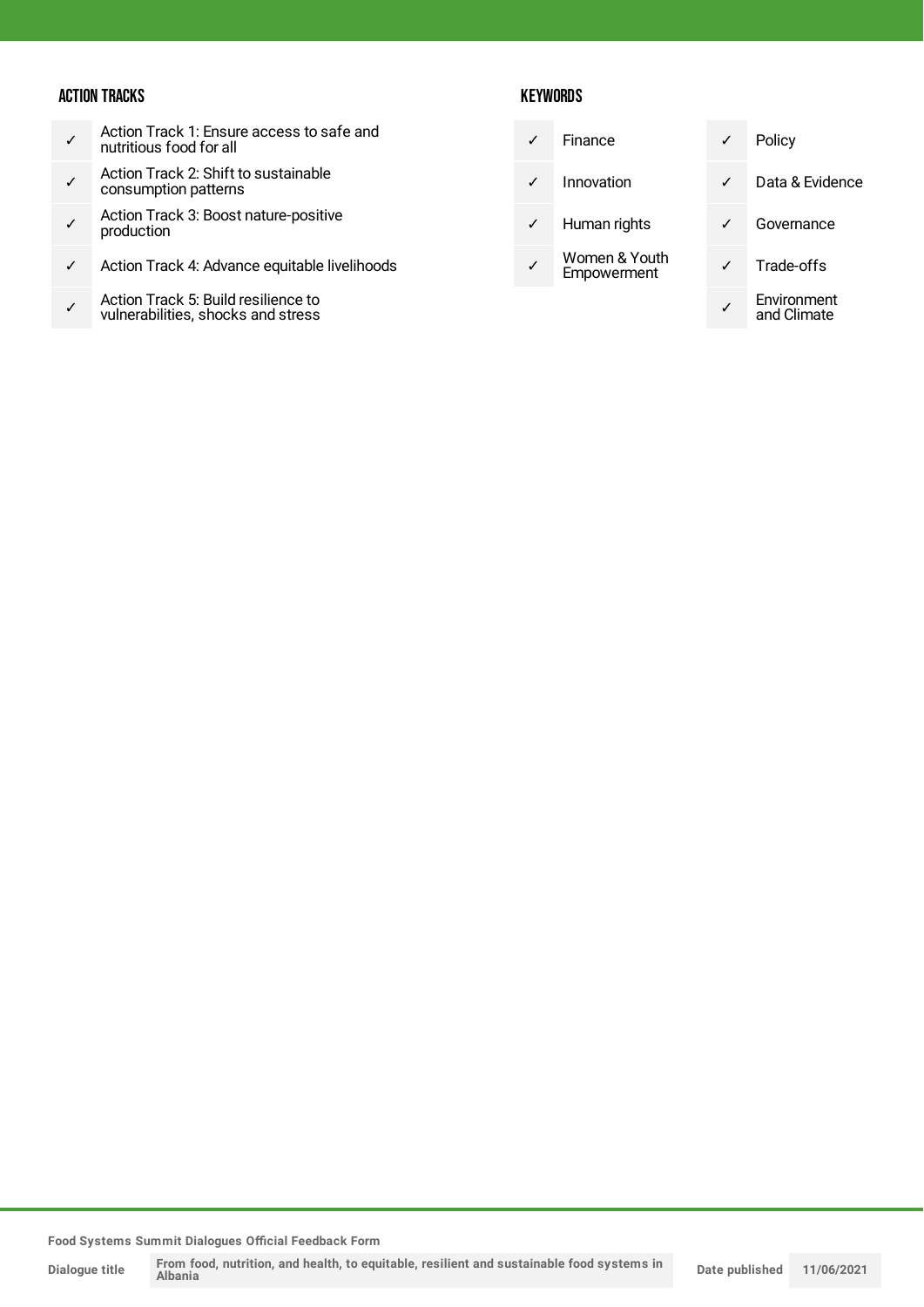## MAIN FINDINGS

1. It is necessary to establish strong partnerships between government, local partners, businesses, farmers, academia, education etc. 2. Multi-stakeholder dialogues and needs analysis are necessary to understand the motivations and needs of all stakeholders along with the food systems. 3. Accelerating economic growth and reducing rural/urban disparities, therefore, requires modernizing the Albanian agro-food processing sector. This can be done via deeper integration into regional agro-food value chains, particularly in those sectors (e.g. fruits, olives, and viniculture) for more rapid export growth. 4. Improvements in business and investments climates. 5. Invest in skills to increase financial literacy in small/family farms (particularly among women) 6. Improve farmers resilience by investing in adaptive and mitigation needs to climate change<br>7. Developing from farm to school schemes Developing from farm to school schemes 8. Support the expansion of digitalization and ITC. 9. Reduce barriers for small farmers and other particular groups in agriculture through the provision of up–to–date information and adaption of measures. 10. Give attention to emerging food insecurity – households prone to food insecurity – flexible safety nets at the municipal level 11. Promoting value chain development involving food production linked to tourism, beekeeping and medical aromatic herbs – inter alia for rural women's economic empowerment 12. Promoting local product development – agricultural extension and other rural entrepreneurship/advisory e.g. branding, name recognition and identification with geographic region 13. Awareness and education with school children using school food nutrition programs and from farm to school program 14. Include sustainable food systems in the strategy for agriculture and rural development and 15. Study of the cost for health nutrition to support policy on the sustainable food system. 16. Establishment of a food safety surveillance system associated with the traceability system 17. Vocational and educational trainings programs /curricula 18. Using the innovations ways like as 0 Km, sharing economy, school food and nutrition etc. 19. Agrotourism is an important tool to integrate the social, environmental and economic aspect of food systems, and promote local and organic products. 20. Sustainable use of natural resources (Land, water, forest, pastures, fishery) as an important tool for a sustainable food system.

### ACTION TRACKS

## **KEYWORDS**

|   | Action Track 1: Ensure access to safe and<br>nutritious food for all      | Finance                      | Policy                     |
|---|---------------------------------------------------------------------------|------------------------------|----------------------------|
|   | Action Track 2: Shift to sustainable<br>consumption patterns              | Innovation                   | Data & Evidence            |
|   | Action Track 3: Boost nature-positive<br>production                       | Human rights                 | Governance                 |
| ✓ | Action Track 4: Advance equitable livelihoods                             | Women & Youth<br>Empowerment | Trade-offs                 |
|   | Action Track 5: Build resilience to<br>vulnerabilities, shocks and stress |                              | Environment<br>and Climate |
|   |                                                                           |                              |                            |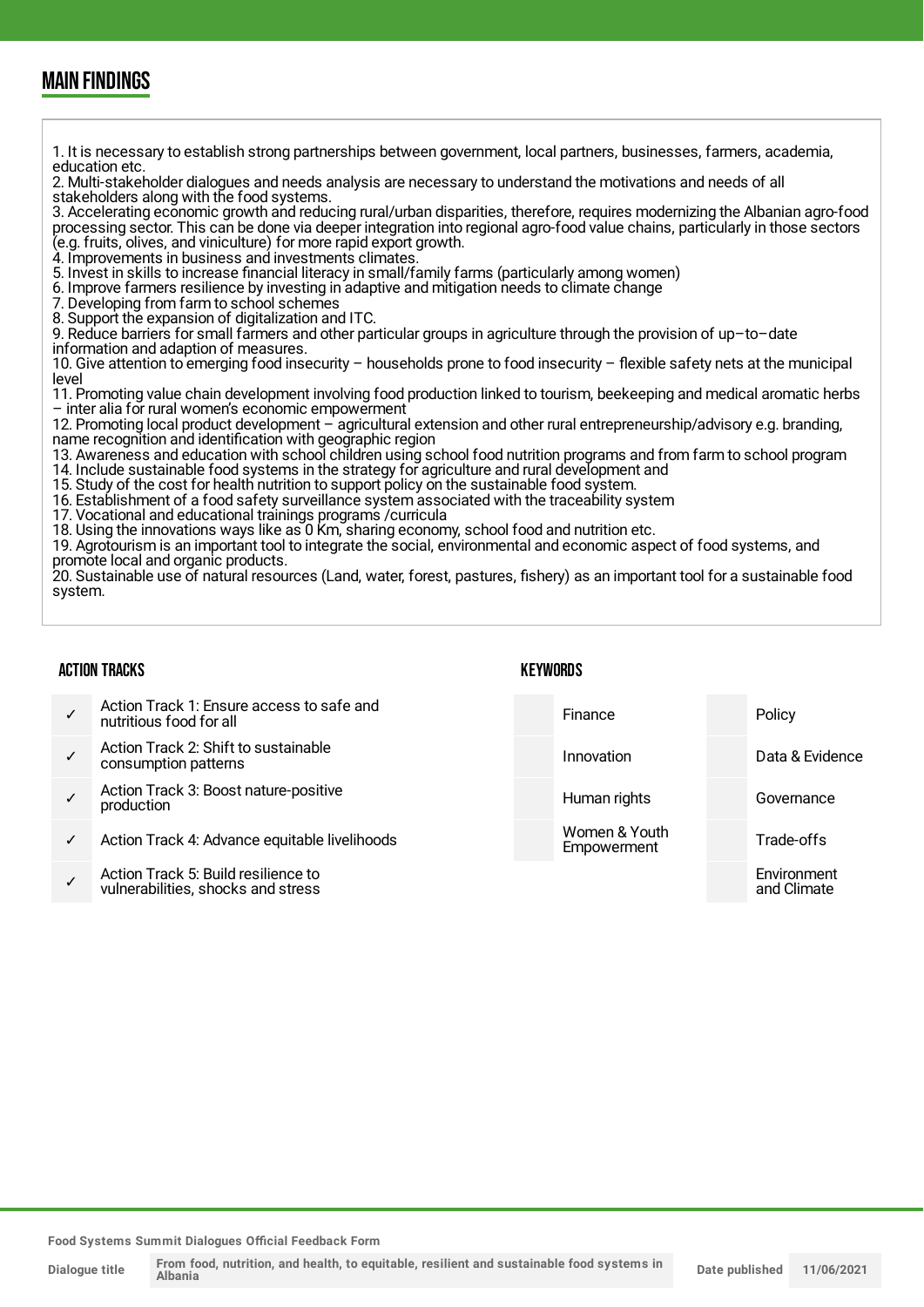## OUTCOMESFOR EACH DISCUSSION TOPIC- 1/4

Action track 1.

1. Establishment of a food safety surveillance system associated with the traceability system

2. Analysis of malnutrition related to per capita income of Albanians

3. Good nutrition in schools using direct products from farmers and producers with a so-called "from farm to school"

program. This is a continuation of the School food and nutrition program which has started its implementation in Albania 4. Promotion of local Albanian producers

5. Educating the consumer about healthy choices for the foods he consumes

6. To align the health strategy with sustainable food systems

7. Add an action plan for non-communicable disease and foodborne diseases.

8. Improve the legal framework on labelling, drafting a national plan for food and nutrition as well as a national guide for healthy food consumption.

9. Risk assessment to harmonize and become an essential part of a sustainable food system.

#### ACTION TRACKS

### **KEYWORDS**

| Action Track 1: Ensure access to safe and<br>nutritious food for all      |              | <b>Finance</b>               | ✓            | Policy                     |
|---------------------------------------------------------------------------|--------------|------------------------------|--------------|----------------------------|
| Action Track 2: Shift to sustainable<br>consumption patterns              |              | Innovation                   | $\checkmark$ | Data & Evidence            |
| Action Track 3: Boost nature-positive<br>production                       | $\checkmark$ | Human rights                 | ✓            | Governance                 |
| Action Track 4: Advance equitable livelihoods                             |              | Women & Youth<br>Empowerment |              | Trade-offs                 |
| Action Track 5: Build resilience to<br>vulnerabilities, shocks and stress |              |                              |              | Environment<br>and Climate |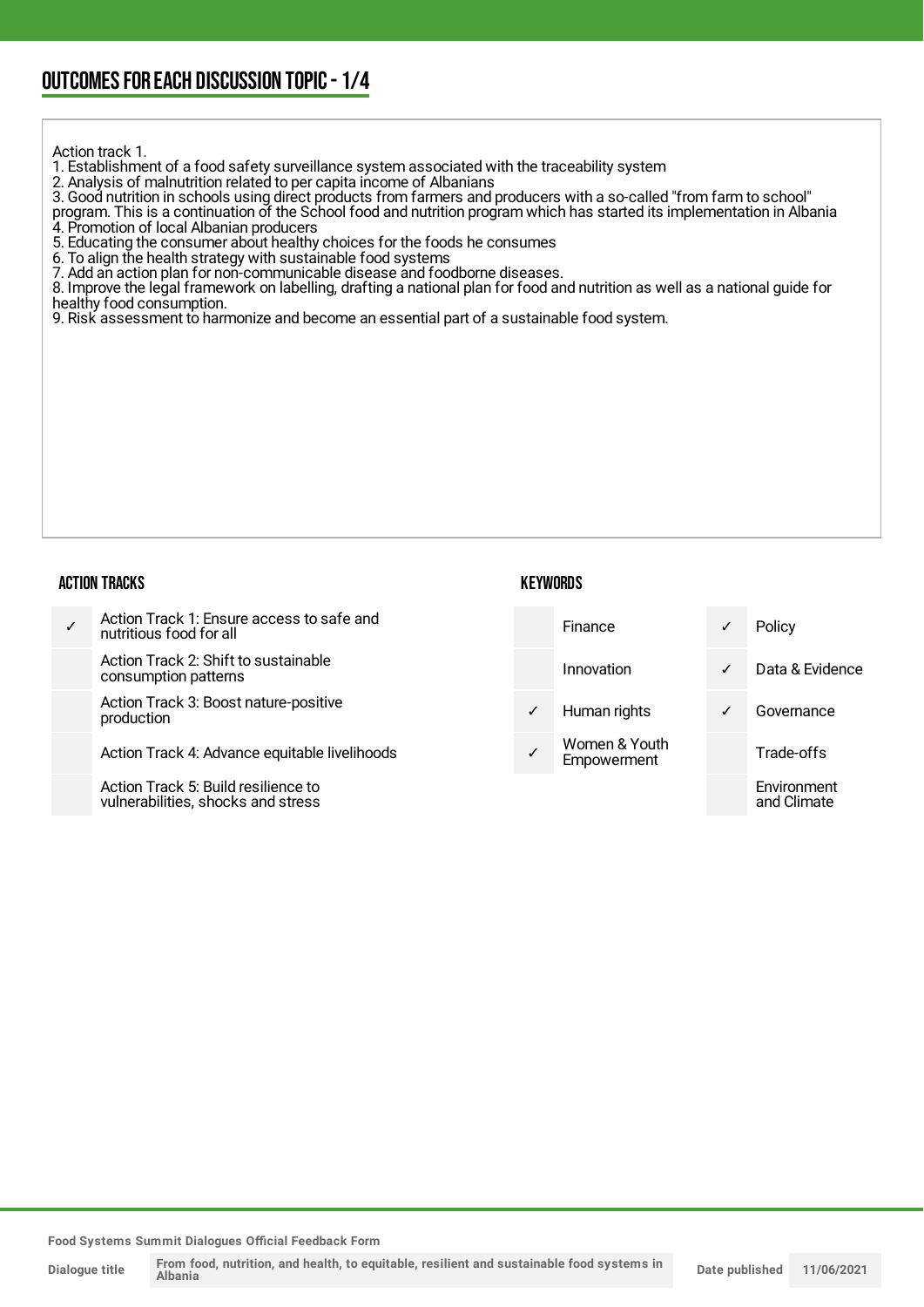Action Tack 2 and 3

- 1. The need for an analysis of the environmental, economic and social impact of a sustainable food system
- 2. Importance of Food Lost and Waste and need to analyze where we have losses, at what levels and why we have losses. 3. Based on this analysis, to design actions to intervene in the food system
- 4. It is needed to have a close interaction with the producers reaching the contractual relation
- 5. To analyze the impact on the environment including deforestation. The link between the sustainable food system and the environment. Impact on Green House Gas (GHG) emission
- 6. Need to analyze the costs of a healthy diet, in such a way as to prepare policy and financial support packages.
- 7. Need to analyze the pesticides and chemicals in the agriculture production
- 8. Vocational and educational trainings programs / curricula
- 9. Agro tourism and short value chain as a tool for SFS

### ACTION TRACKS

### **KEYWORDS**

✓

and Climate

Action Track 1: Ensure access to safe and nutritious food for all ✓ Action Track 2: Shift to sustainable consumption patterns ✓ Action Track 3: Boost nature-positive production Action Track 4: Advance equitable livelihoods Finance **√** Policy ✓ Innovation ✓ Data & Evidence Human rights **v** Governance Women & Youth Women & Tourn<br>Empowerment V Trade-offs Environment

Action Track 5: Build resilience to vulnerabilities, shocks and stress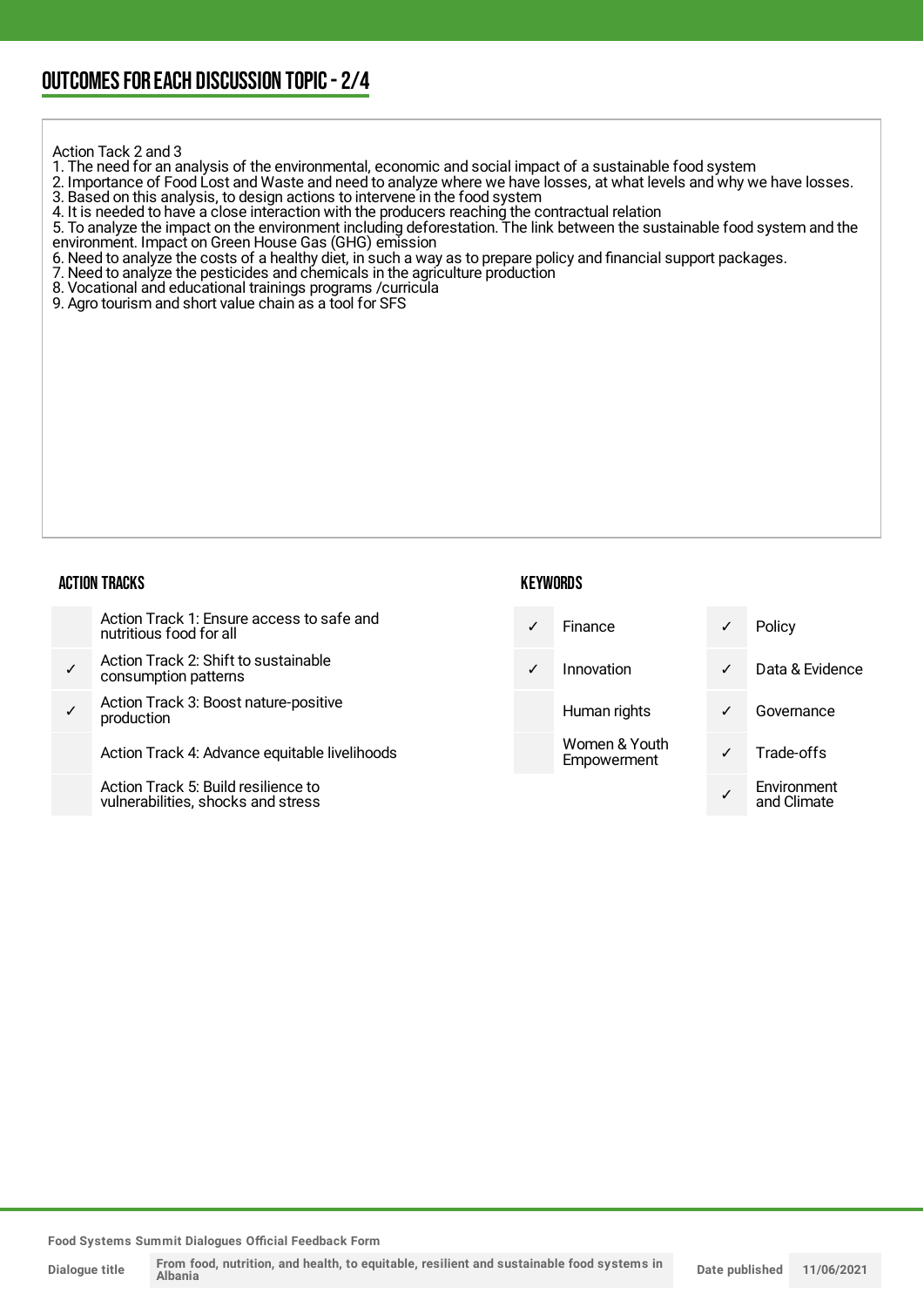#### AT4

1. Strengthening the role of women for better adoption of climate change (Gender Clime Resilience)

2. Role and partnership with the private sector

3. Innovation and use of ITC as an effective tool

4. The need for certification and traceability in production systems, especially related to tourism.

5. Analysis of different approaches (0 Km, sharing economy, school food and nutrition etc.) for adaptation and use in the Albanian situation

6. Use of natural resources for sustainable food systems, especially those related to soil degradation, erosion, forests, and pastures, as one of the important natural resources, which have a contribution to the development of tourism, protection from erosion, but also contribute to the economic aspect and green economy.

7. Promote value chain linked to tourism

### ACTION TRACKS

### **KEYWORDS**

|   | Action Track 1: Ensure access to safe and<br>nutritious food for all      | $\checkmark$ | <b>Finance</b>               | ✓ | Policy                     |
|---|---------------------------------------------------------------------------|--------------|------------------------------|---|----------------------------|
|   | Action Track 2: Shift to sustainable<br>consumption patterns              |              | Innovation                   |   | Data & Evidence            |
|   | Action Track 3: Boost nature-positive<br>production                       | $\checkmark$ | Human rights                 | ✓ | Governance                 |
| ✓ | Action Track 4: Advance equitable livelihoods                             |              | Women & Youth<br>Empowerment |   | Trade-offs                 |
|   | Action Track 5: Build resilience to<br>vulnerabilities, shocks and stress |              |                              |   | Environment<br>and Climate |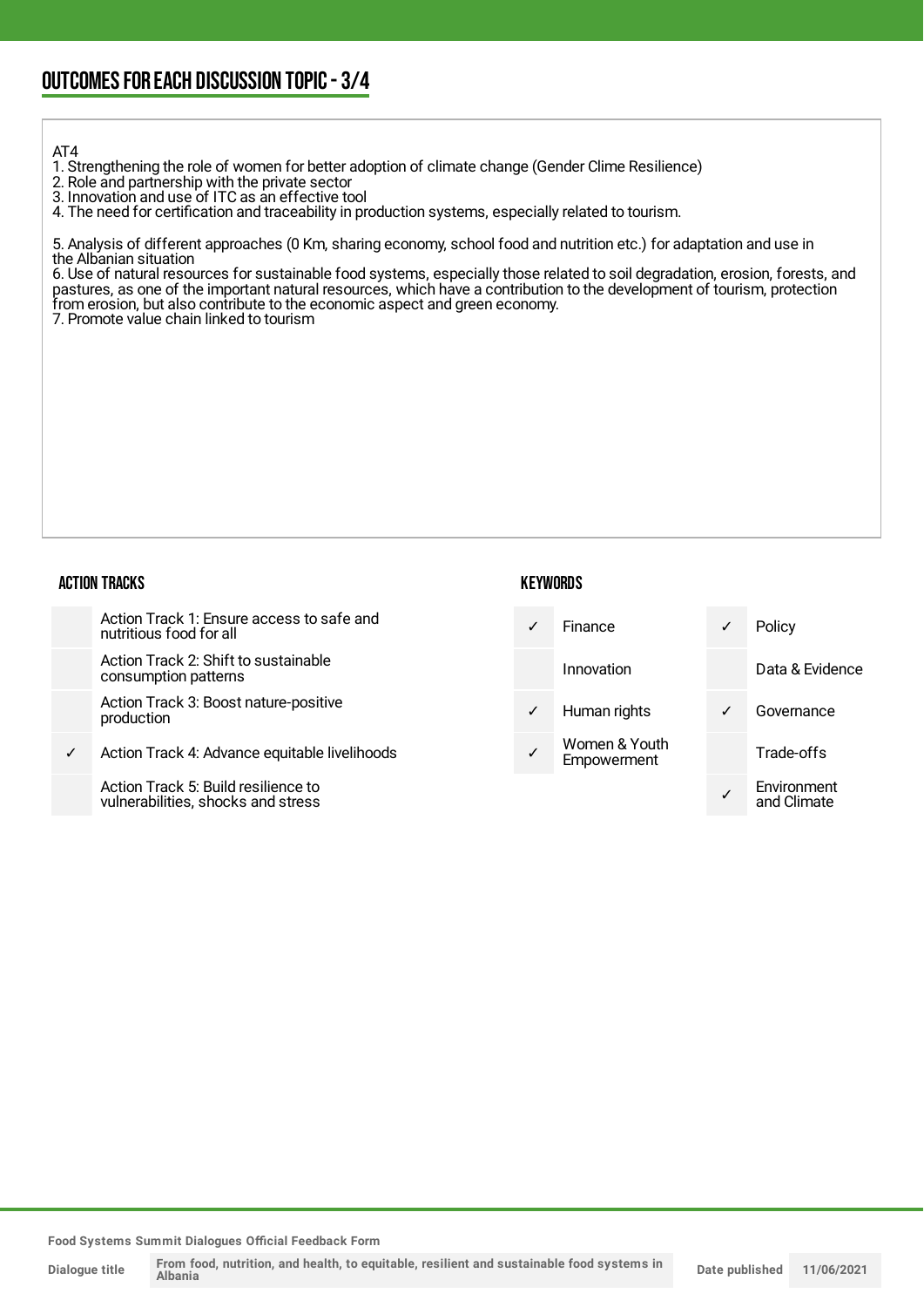## OUTCOMESFOR EACH DISCUSSION TOPIC- 4/4

- 1. The link between the strategy for agriculture and rural development and sustainable food systems
- 2. Plant and animal health emergency plans oriented towards sustainable food systems

3. The importance of ecological and biological agriculture related to the use of pesticides, and the use of the good practice. Linkages with organic agriculture, tourism and consumer health.

- 4. Impact of climate change, the role of agriculture, forestry and fisheries
- 5. The important issue is the need for water. Water also has a major impact on biodiversity
- 6. Use of Micro insurance model in case of natural disaster especially floods that occur in Albania every year.

### **ACTIO**

✓

| )N TRACKS |                                                                           | <b>KEYWORDS</b> |                              |              |                            |
|-----------|---------------------------------------------------------------------------|-----------------|------------------------------|--------------|----------------------------|
|           | Action Track 1: Ensure access to safe and<br>nutritious food for all      | ✓               | Finance                      |              | Policy                     |
|           | Action Track 2: Shift to sustainable<br>consumption patterns              | ✓               | Innovation                   | $\checkmark$ | Data & Evidence            |
|           | Action Track 3: Boost nature-positive<br>production                       |                 | Human rights                 |              | Governance                 |
|           | Action Track 4: Advance equitable livelihoods                             | ✓               | Women & Youth<br>Empowerment |              | Trade-offs                 |
|           | Action Track 5: Build resilience to<br>vulnerabilities, shocks and stress |                 |                              |              | Environment<br>and Climate |